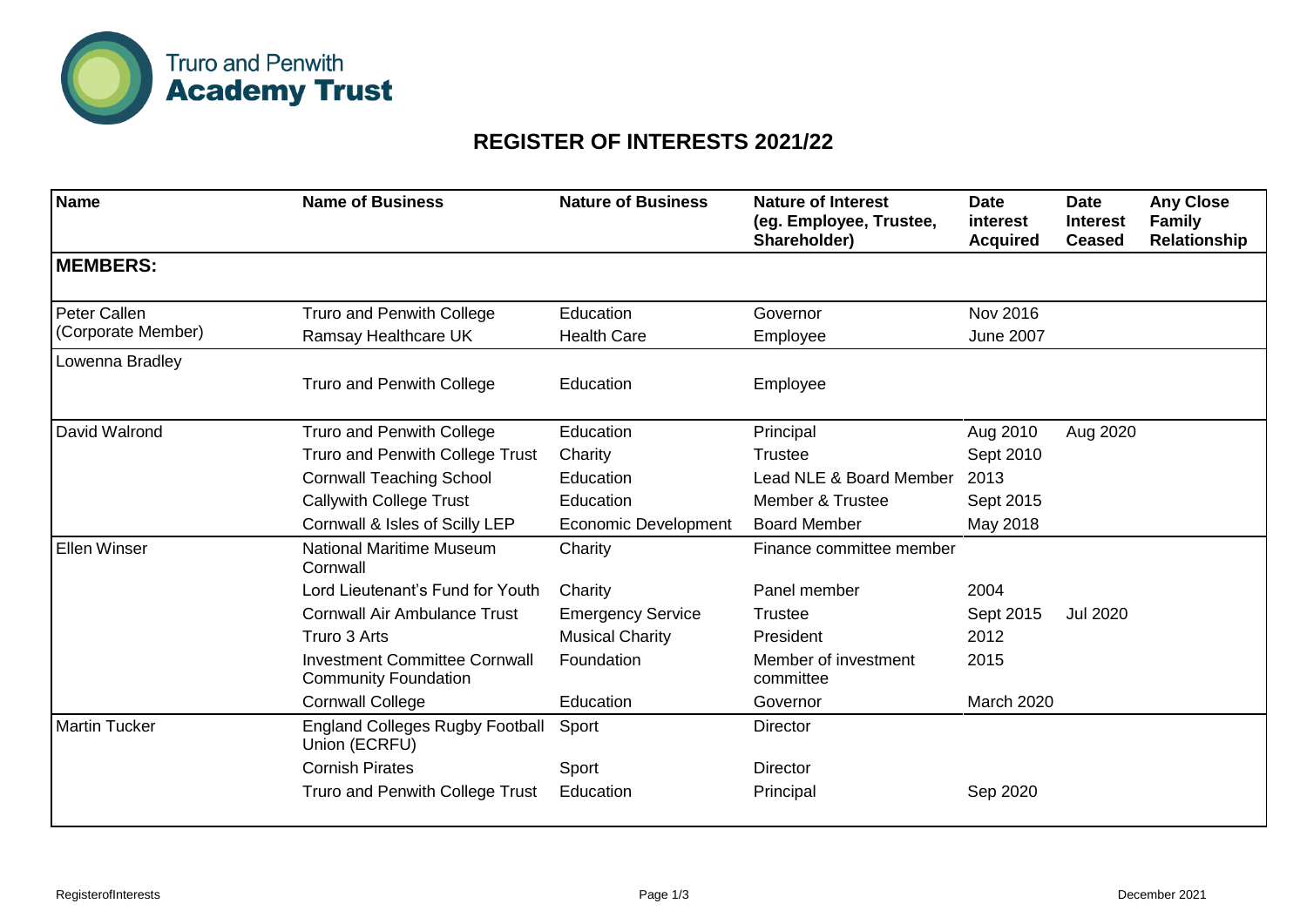| <b>Name</b>                  | Term of<br>Office due<br>to end | <b>Name of Business</b>                                             | <b>Nature of Business</b>                  | <b>Nature of Interest</b><br>(eg. Employee,<br>Trustee, Shareholder)      | Date interest<br><b>Acquired</b> | <b>Date</b><br><b>Interest</b><br><b>Ceased</b> | <b>Any Close</b><br><b>Family</b><br>Relationship |
|------------------------------|---------------------------------|---------------------------------------------------------------------|--------------------------------------------|---------------------------------------------------------------------------|----------------------------------|-------------------------------------------------|---------------------------------------------------|
| <b>TRUSTEES:</b>             |                                 |                                                                     |                                            |                                                                           |                                  |                                                 |                                                   |
| Jenny Blunden<br>(TPAT Chief | N/A                             | Truro and Penwith Academy<br>Trust                                  | Education                                  | Employee (Chief<br>Executive)                                             | Sept 2015                        |                                                 |                                                   |
| Executive)                   |                                 | <b>Leading Schools South West</b>                                   | Leadership Development                     | <b>Director</b>                                                           | Sept 2017                        |                                                 |                                                   |
|                              |                                 | <b>Ambitions Institute</b>                                          | Leading training<br>organisation           | Contractor through<br><b>TPAT</b>                                         | <b>July 2019</b>                 |                                                 |                                                   |
| Anita Firth                  | Dec 2023                        | Nil                                                                 |                                            |                                                                           |                                  |                                                 |                                                   |
| <b>Terry Lister</b>          | Dec 2021                        | <b>Chacewater CP School</b>                                         | <b>Primary Education</b>                   | <b>Chair of Governors</b>                                                 | 2006                             |                                                 |                                                   |
|                              |                                 | Churchwarden St Paul's Church,<br>Chacewater                        | Religious                                  | Treasurer                                                                 |                                  |                                                 |                                                   |
| Alan Livingston              | Mar 2022                        | Nil                                                                 |                                            |                                                                           |                                  |                                                 |                                                   |
| Jeremy Dunn                  | Feb 2023                        | Ward Williams Associates LLP<br>Amalgamated Properties Ltd          | Engineering<br><b>Property Development</b> | <b>Associate Partner</b><br>Director of Family<br><b>Related Business</b> |                                  |                                                 |                                                   |
|                              |                                 | Mace WWA Joint Venture<br>(MWJV)                                    | Construction                               | <b>Director</b>                                                           |                                  |                                                 |                                                   |
| <b>Daniel Austin</b>         | Oct 2023                        | Dannish Ltd                                                         | Accountancy                                | Director and 50% share Oct 20<br>holder                                   |                                  |                                                 |                                                   |
|                              |                                 | <b>DJA Construction Ltd</b>                                         | Construction                               | Director and 50% share Nov 20<br>holder                                   |                                  |                                                 |                                                   |
|                              |                                 | Clann Lane Ltd                                                      | Property development                       | Director and 25%<br>shareholder                                           | May 21                           |                                                 |                                                   |
| James Green                  | Feb 2023                        | Newlyn Art Gallery & The<br>Exchange                                | Arts                                       | <b>Director</b>                                                           | <b>July 2006</b>                 |                                                 |                                                   |
|                              |                                 | Steering Group Membership of<br>Plus Tate                           | <b>Arts Provision</b>                      | <b>Steering Group Member</b>                                              |                                  |                                                 |                                                   |
|                              |                                 | Borlase Smart John Wells Trust                                      | <b>Arts Provision</b>                      | <b>Trustee</b>                                                            |                                  |                                                 |                                                   |
|                              |                                 | Advisory Group of the FEAST<br>and Cultivator funding<br>programmes | <b>Arts Provision</b>                      | Member of Advisory<br>Group                                               |                                  |                                                 |                                                   |